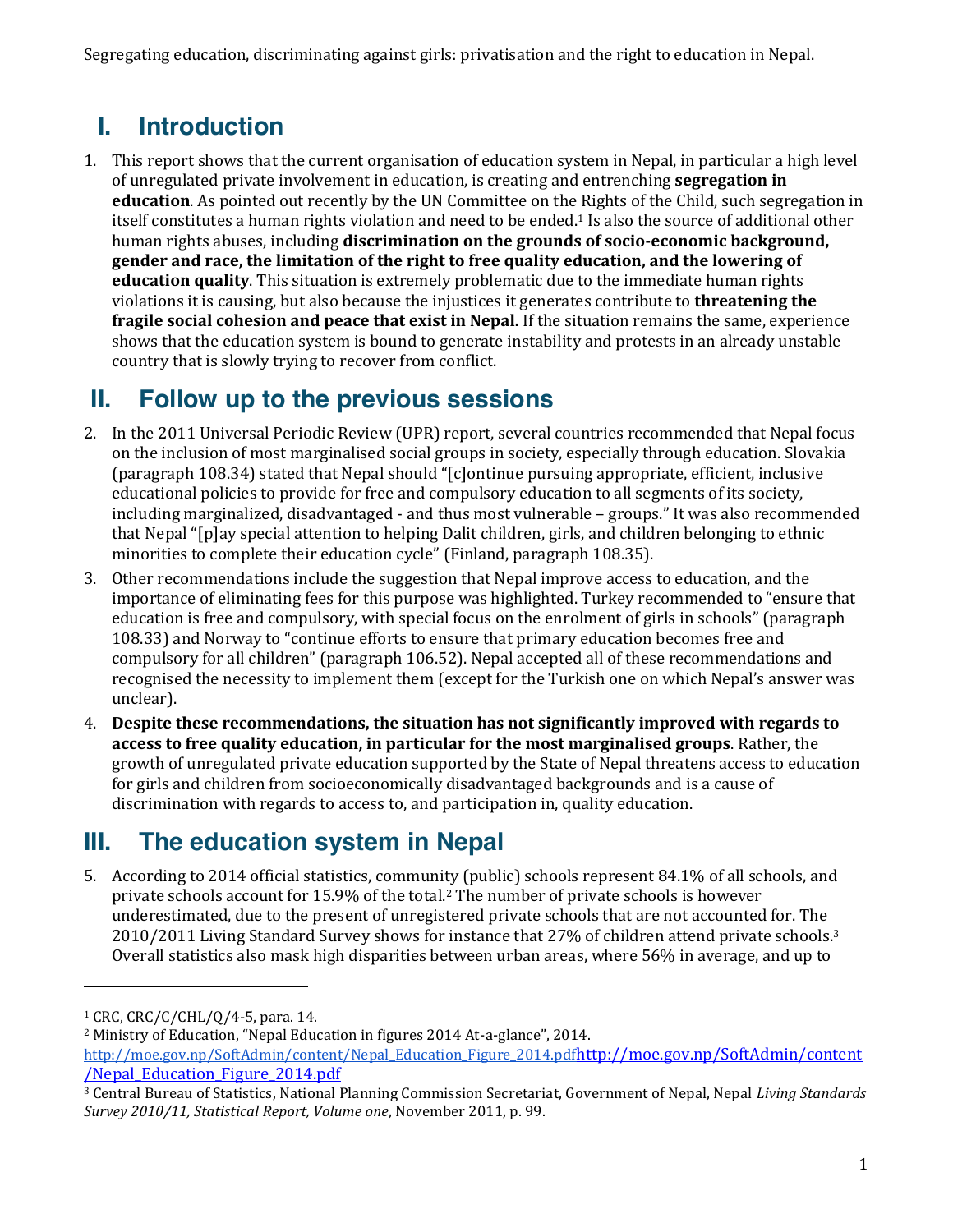80% of children are enrolled in private schools, and rural areas where 20% of children attend private educational institutions.4

6. Whether taking the official statistics or the Living Standards Survey, the proportion of children enrolled in private schools has grown tremendously in the last twenty years (see Figure 1). The gap between the figures from the Living Standards Survey and official statistics also tends to increase over time, which suggests that a large part of the recently created private schools are unregistered.



**Figure 1 - Percentage of children attending private school, both sex, according to official statistics (UNESCO, primary level) and the Living Standard Survey (all levels)** *Source* Nepal Living Standards Survey 2010/11, Statistical Report, Volume one*, November 2011, p. 84, and* 

#### *http://data.uis.unesco.org/. 5*

### **IV. The normative framework on the right to education and education policies in Nepal**

- 7. The right to education is protected by the Interim Constitution of Nepal of 2007. Article 17 of the Constitution guarantees that "[e]very citizen shall have the right to free education from the State up to secondary level". The constitution also provides for the "right to equality" at article 13.
- 8. Education is regulated by the Education Act, 2028 (1971), which has been amended seven times. The 1981 Education Regulation allowed for the establishment and operation of private and/or boarding schools. The seventh amendment of the Education Act (2002) institutionalised the role of private education. It allows for private schools to register as a trust, either public or private, or as a private company. Most private schools in Nepal are registered as profit-making companies, regulated under the company act.6 Education Rules, 2059 (2002) enforce the application of the Education Act, 2028.
- 9. Following a Supreme Court decision from 23rd May 2012, the Ministry of Education enacted directives to regulate the private educational sector: the Institutional School Criteria and Operation Directives – 2069 BS.

 $\overline{a}$ 

<sup>4</sup> *Ibid.*

<sup>5</sup> Figures from the Living Standards Survey actually cover two years (e.g. 1995/96), and these figures been approximated to correspond to the second applicable year in this graph.

<sup>6</sup> Priyadarshani Joshi, "Experiencing Private Sector Competition: The Case of Nepal's Public Schools" The Selected Works of Priyadarshani Joshi (2015), available at: http://works.bepress.com/pjoshi/4, p. 9.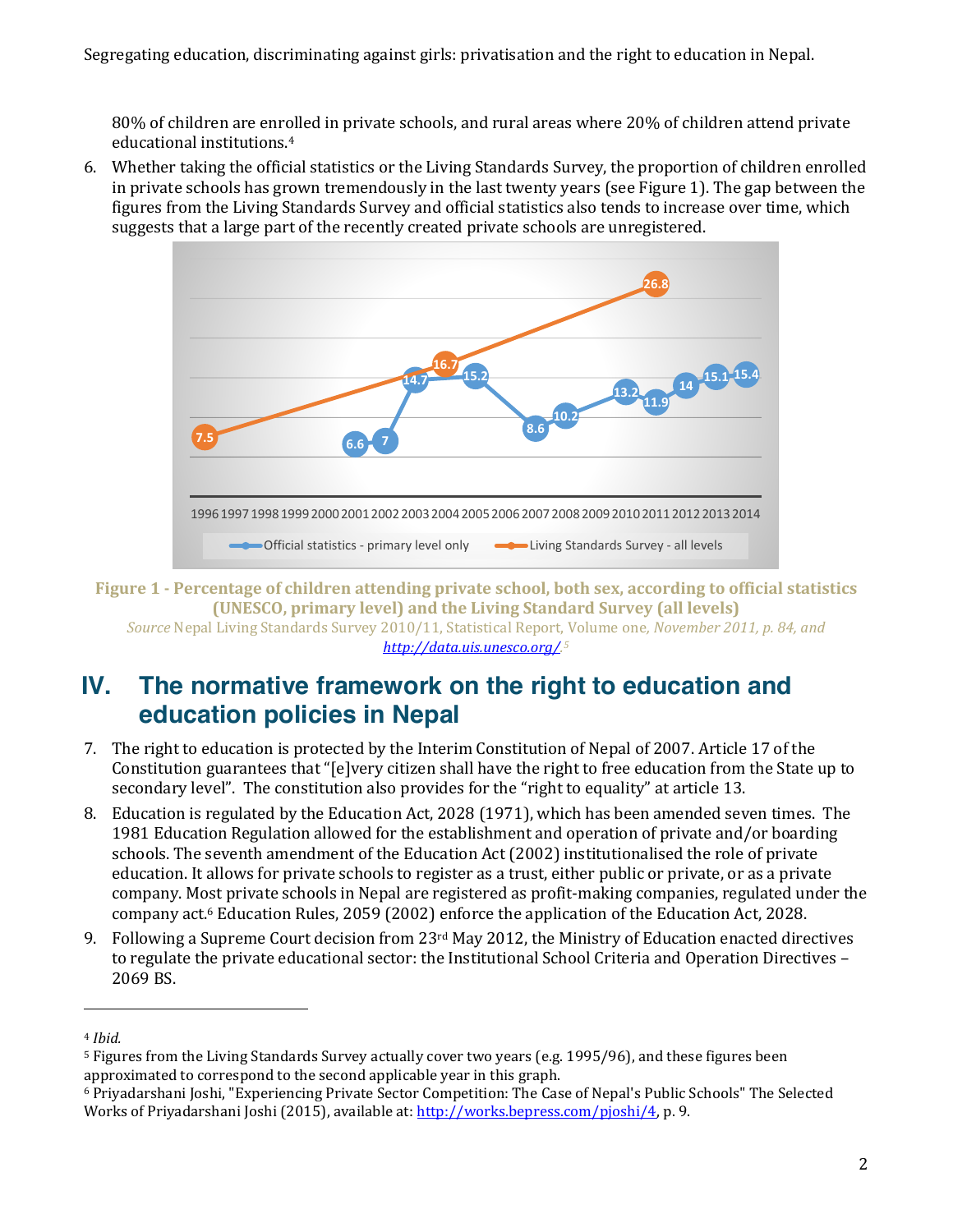- 10. The School Sector Reform Plan 2009-2015 articulates education policy direction for the given period. It stipulates, with regards to basic education, that"[l]ocal governments have the authority to encourage private providers through a contractual agreement to deliver such services by providing subsidies, scholarships, or any other appropriate support".<sup>7</sup>
- 11. Under international law applicable to Nepal, including the International Covenant on Economic, Social and Cultural Rights and the Convention on the Rights of the Child, State parties have to ensure the provision of compulsory free primary education, and progressively free secondary education.8 Equality and non-discrimination is an immediate and crosscutting obligation, which requires States parties to guarantee non-discrimination in the exercise of all human rights, including the right to education.9 They must in particular "*adopt an active approach to eliminating systemic discrimination and segregation in practice*".<sup>10</sup> International law requires States to guarantee that the growth or existence of private education "*does not lead to extreme disparities of educational opportunity for some groups in society"*'.<sup>11</sup> Such standards were applied for instance with regards to the situation in Morocco. Recent concluding observations from the UN Committee on the Rights of the Child expressed concern that the quick development of private education in Morocco "*has led to the reinforcement of inequalities in the enjoyment of the right to education*".<sup>12</sup>

# **V. Segregating effect of the Nepalese education system**

- 12. According to the Education Rules, 2059: "An institutional school shall determine the fees that is permitted to be collected from its students, only after the approval of the prescribed authority. In the course of giving an approval in respect of the determination of the fees, the prescribed authority shall give approval on the basis of the facilities provided by such school to the students."<sup>13</sup>
- 13. In law, the maximum fees private schools are allowed to charge is determined by the State, and depends on the category a given school belongs to, which is determined by criteria such as physical facilities, responsibility and transparency, performance and results. In Kathmandu, 'C' schools are authorised to charge a maximum of 1,100 Rupees (Rs) at the primary level, Rs 1,250 at the lower secondary level and Rs 1,700 at the higher secondary level. 'B' schools can charge up to Rs. 1,375 at the primary level, and 'A' schools up to Rs 1,600.
- 14. However, many private schools charge much more than the State-determined fees, due to poor monitoring and regulation of the State<sup>14</sup> - a situation that has been defined as "*tolerated illegality"*.<sup>15</sup> This situation led the Nepali Supreme Court to issue an 11-point verdict on 23 May 2012 ordering private schools to not increase their fees for three years and to not charge any fees without the approval of the government agencies concerned.16 It also demanded that educational authorities devise reform programmes to better regulate the private school sector. The court considered that the "lack of government control over the education sector has raised serious questions concerning the public´s

 $\overline{a}$ 

<sup>15</sup> Chandra Sharma Poudyal, "Nepali private schools and tolerated Illegality", *Setopati*, available on http://setopati.net/opinion/1792/.<br><sup>16</sup> http://www.openequalfree.org/archives/ed-news/nepali-private-schools-banned-from-raising-fees.

<sup>7</sup> School Sector Reform Plan 2009-2015, p. 18.

<sup>8</sup> ICESR articles 13 and 14; CRC article 28.

<sup>9</sup>ICESCR, Article 2(2).

<sup>10</sup> CESCR, General Comment 20, para. 39.

<sup>11</sup> CESCR, General Comment 13, para. 30.

<sup>12</sup> CRC, *Concluding Observations: Morocco*, CRC/C/MAR/CO/3-4 (2009), para. 60. See more generally e.g. http://globalinitiative-escr.org/wp-content/uploads/2014/11/101114-ChilereportCESCR-GI-ESCRprivatisationineducation-FINAL.pdf. 13 Para. 16D (5).

<sup>14</sup> Subedi, Govinda, Shrestha, Mandan Gopal, Suvedi, Mukti, *op. cit.*., p. 132.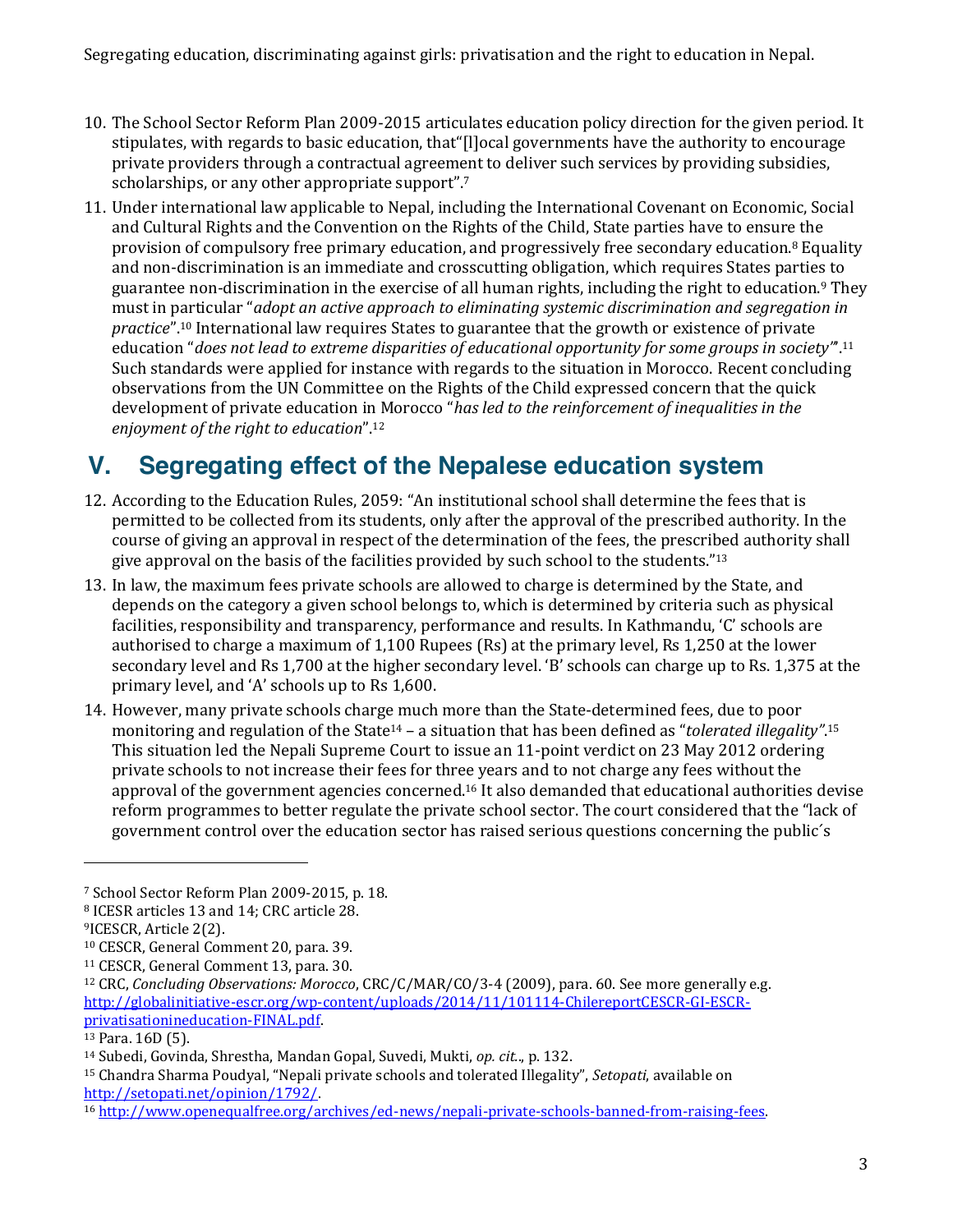right to education, employment, social security and the right against exploitation".<sup>17</sup> Following this court order, the Ministry of Education enacted the Institutional School Criteria and Operation Directives – 2069 BS, to enforce the court order. However, the Private and Boarding Schools' Organisation of Nepal (PABSON) announced that it would not obey the guidelines,18 leading to another court case.19

15. These measures have not prevented private school from raising fees illegally.20 As the Nepali National Planning Commission recognised itself, one of the major problems in the education system in Nepal is the "ineffective regulation of institutional (private) schools".<sup>21</sup> As a result, private schools fees can be very high. For instance, at Little Angels', an average private school in Kathmandu, the costs for two months attendance for a primary level pupil amounts to Rs 7,417 (see Figure 2), equal to approximately Rs 3,700 per month – without taking into account the inscription and other annual fixed fees. These figures are common for this type of school. As a comparison, the monthly minimum wage in Nepal, which is "barely sufficient to meet subsistence needs" is Rs 8,000 (approx. \$80 USD).<sup>22</sup>



**Figure 2 – A two months bill at a middle-fee private schools, 8 February 2015**

l

<sup>17</sup> Nabin Khatiwada, "SC stays school fee hike", *Republica*, 19 March 2014, available on

http://www.myrepublica.com/portal/index.php?action=news\_details&news\_id=71280.<br><sup>18</sup> See e.g. "Under fire PABSON defies MoE guidelines", *Republica*,12 March 2013, available on

http://www.educatenepal.com/news/detail/under-fire-pabson-defies-moe-guidelines; "Private school operators defend tuition fee hike", *The Kathmandu Post,*10 may 2014, available on

http://www.educatenepal.com/news/detail/private-school-operators-defend-tuition-fee-hike. 19 "PIL filed at SC to stop school fee hike", *Republica*, 17 March 2014, available on

http://www.myrepublica.com/portal/index.php?action=news\_details&news\_id=71167. 20 Subedi, Govinda, Shrestha, Mandan Gopal, Suvedi, Mukti, *op. cit.*

<sup>21</sup> Government of Nepal National Planning Commission, "An approach paper tothe thirteenth plan (FY 2013/14 – 2015/16) - (unofficial translation)", July 2013, available on

http://www.npc.gov.np/web/new/uploadedFiles/allFiles/typeng13.pdf, p. 74.

<sup>&</sup>lt;sup>22</sup> US Department of State, "Country Reports on Human Rights Practices for 2013 - Nepal", available on http://www.state.gov/j/drl/rls/hrrpt/humanrightsreport/index.htm?year=2013&dlid=220400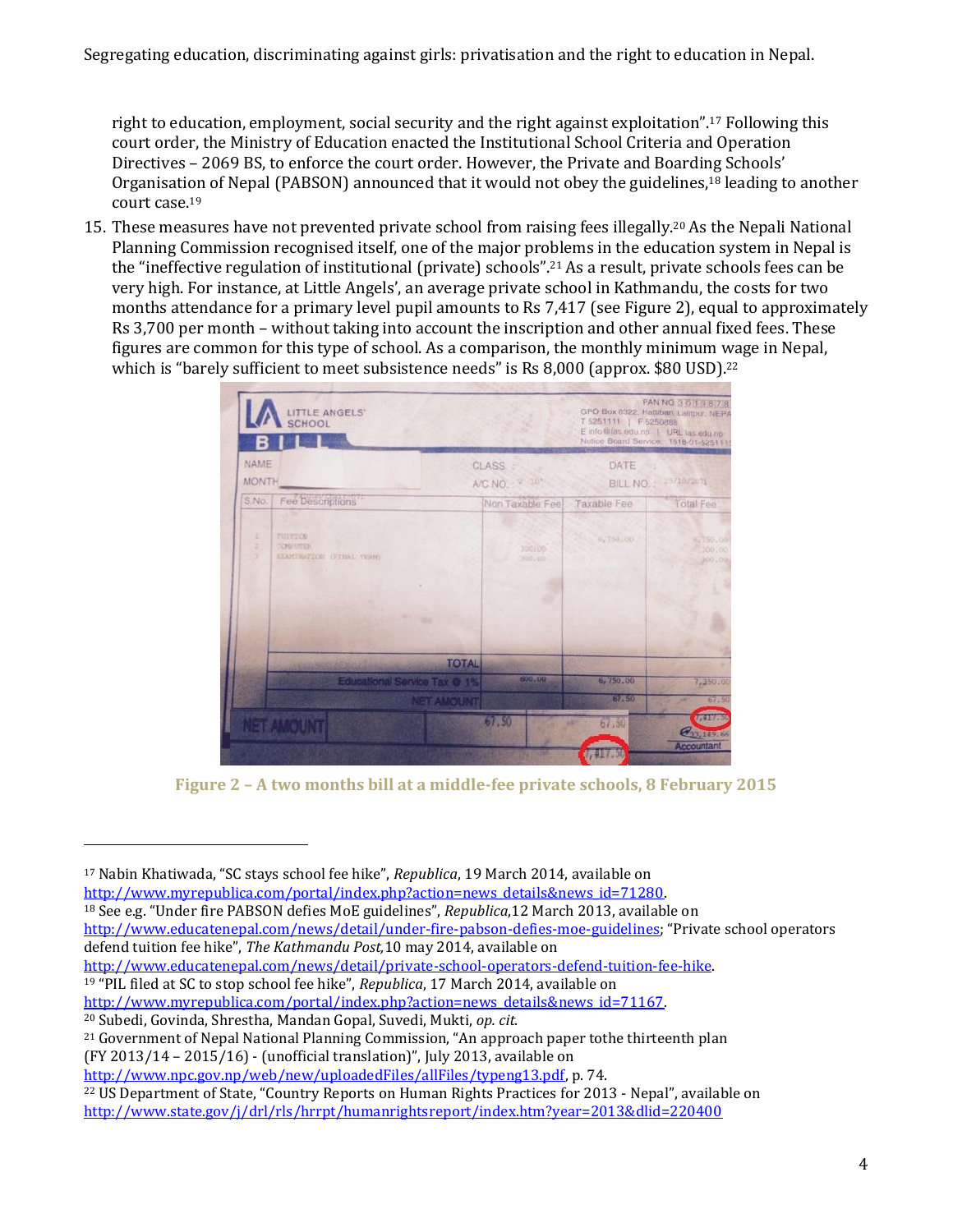16. In addition to tuition fees, households have to cover other expenses, such as transportation, lunch or uniforms, which are also considerably higher in private schools as compared to public schools. These costs are essential to take into account as

*Private schools hide the true cost of education by lowering tuition fees but increasing other fees like admission fees. They force parents to buy expensive books and uniforms for which the school gets a commission.23*

17. Taken together, household expenditure is eight times higher for attendance to private primary schools compared to public primary schools (respectively Rs  $11,164$  and  $1,332$  per year).<sup>24</sup>

| Description                |           | Primary |        | Lower   |        | Secondary |
|----------------------------|-----------|---------|--------|---------|--------|-----------|
|                            | secondary |         |        |         |        |           |
|                            | Public    | Private | Public | Private | Public | Private   |
| Monthly fee                | 116       | 4.841   | 235    | 7,985   | 554    | 10,640    |
| Exam and admission         | 119       | 1,469   | 324    | 2.369   | 795    | 4,901     |
| fees                       |           |         |        |         |        |           |
| Uniform                    | 342       | 936     | 546    | 1.135   | 675    | 1,131     |
| <b>Textbooks and other</b> | 379       | 1,704   | 766    | 2.346   | 1,424  | 2,582     |
| Transportation             | 7         | 371     | 7      | 611     | 28     | 1,008     |
| Tuition/coaching           | 84        | 367     | 152    | 756     | 882    | 2,353     |
| Tiffin                     | 286       | 1,477   | 475    | 2,065   | 1,029  | 2,521     |
| Total                      | 1,332     | 11,164  | 2,504  | 17,267  | 5,387  | 25,134    |
| Percentage higher for      |           | 8.4     |        | 6.9     |        | 4.7       |
| private schools            |           |         |        |         |        |           |
| compared to public         |           |         |        |         |        |           |
| schools                    |           |         |        |         |        |           |

**Figure 3 - Per capita annual education expenditure by level of education, Nepal (in Nepali rupees).** *Source: raw data from the Nepal Living Standards Survey 2010/11, quoted in G. Subedi, M.G. Shrestha, M. Suvedi, "Dimensions and implications of Privatisation of Education in Nepal: the case of primary and secondary schools",* in *Ian Macpherson, Susan Robertson and Geoffrey Walford (eds.),* Education, Privatisation and Social Justice: Case studies from Africa, South Asia and South East Asia *(Symposium Books, Oxford, 2014) 113, p. 127.*

18. A specific aspect that serves to filter access to private schools is admission fees. Admission fees are important because they are a one-off expense that can deter poor parents to access certain schools, and therefore play a particular role in baring access to private schools for select socio-economic groups. Yet, although the Supreme Court put legal cap on the admission fee at Rs 100 and for admission forms at Rs 25 in its 23 May 2012 ruling, it is not enforced in practice. As, for instance, *The Himalayan Times* reported:

*Many schools under the Private and Boarding Schools Organisations Nepal (PABSON) have been charging around Rs 500 for entrance tests, especially for the primary level. Among them are the Hattiban-based Little Angels' School, Dhapakhel-based GEMS School, Lalitpur-based Subhatara School and the Thapagaun-based Pathshala.25*

19. Therefore, as a number of studies have shown, "private schooling costs are prohibitive for most of the poor" in Nepal.<sup>26</sup> In addition to the cost, other non-financial barriers prevent children from low-income

 $\overline{a}$ 

<sup>25</sup> "Private schools fleecing with impunity", *The Himalayan Times*,16 March 2013, available on http://www.educatenepal.com/news/detail/private-schools-fleecing-with-impunity

<sup>23</sup>*Dr AnandJha* , "At what cost?- Regulating Private Schools", *Republica*, 31 march 2013, available on http://www.educatenepal.com/education\_issues/display/at-what-cost--regulating-private-schools

<sup>24</sup> Subedi, Govinda, Shrestha, Mandan Gopal, Suvedi, Mukti, *op. cit.*., p. 127-128.

<sup>26</sup> Priyadarshani Joshi, "Experiencing Private Sector Competition: The Case of Nepal's Public Schools", *op. cit*., p. 9.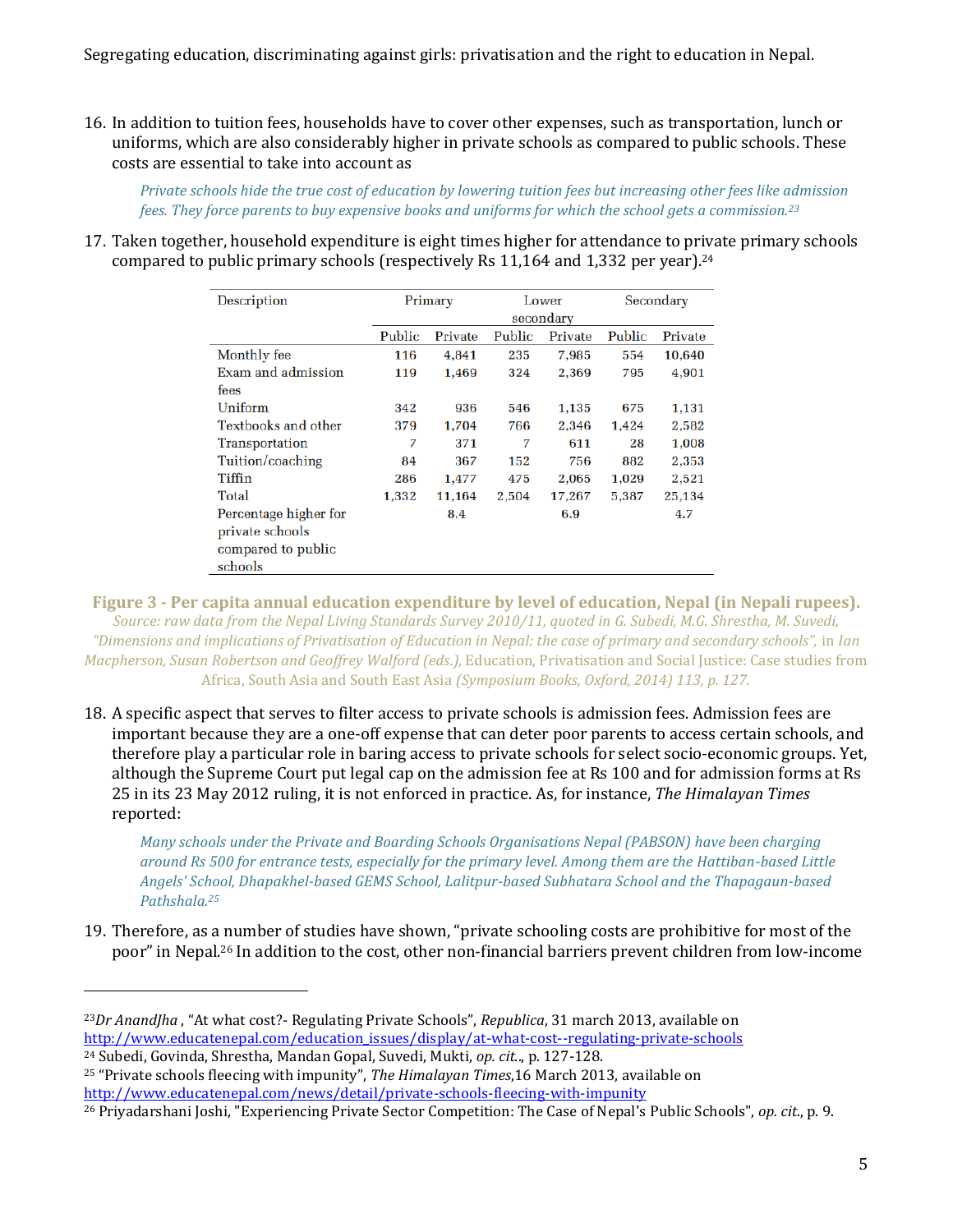households from attending certain schools. This includes in particular entry processes, which may include parent interviews. In a context where social prestige, closely tied to socio-economic background, plays an influential role in the choice of school, these types of entrance requirements create barriers to access particularly for socio-economically and other disadvantaged households. 27

20. The result of this organisation of the education system is a highly segregated society according to socioeconomic background. In Nepal, children generally attend not only different schools, but also different types of schools, according to their socio-economic background (see Table 1). Almost half of the pupils enrolled in private schools belong to the 20% richest quintile of the population, while 50% of the pupils enrolled in government schools belong to the two poorest quintile of the population.

| Consumption<br>Quintile | Community/<br>Government<br><b>School/College</b> | Institutional/<br><b>Private</b><br><b>School/College</b> | <b>Other</b><br><b>School/Colleges</b> |
|-------------------------|---------------------------------------------------|-----------------------------------------------------------|----------------------------------------|
| Poorest 20%             | 92.7                                              | 6.4                                                       | 0.9                                    |
| <b>Second</b>           | 86.5                                              | 11.2                                                      | 2.3                                    |
| <b>Third</b>            | 79.1                                              | 19.8                                                      | 1.1                                    |
| <b>Fourth</b>           | 64.3                                              | 34.7                                                      | 1.0                                    |
| <b>Richest 20%</b>      | 39.0                                              | 60.1                                                      | 0.9                                    |
| <b>Average</b>          | 71.9                                              | 26.8                                                      | 1.2                                    |

**Table 1 - Type of school attended by individuals currently in school according to their income quintile (figure in red when above the average)**

*Source:* Nepal Living Standards Survey 2010/11, Statistical Report, Volume one*, November 2011, p. 99.*

21. Such levels of segregation appears to be even higher than that in other highly segregated education systems, such as in Chile (see Table 2), which is the most segregated by socio-economic status amongst the 65 countries assessed by the Organisation for Economic Co-operation and Development (OECD) through the Program for International Student Assessment (PISA). This is not surprising as similar mechanisms are at play in both countries, and researchers have noted that the findings in Nepal "*are consistent with the evidence from Chile […] and New Zealand […] which suggest that a predominant effect of long-term, unregulated school choice is the stratification of the system*".<sup>28</sup>

|                      | Income quintile |       |       |       |       |  |
|----------------------|-----------------|-------|-------|-------|-------|--|
| Type of school       |                 | П     | Ш     | IV    | v     |  |
| Municipal            | 42.39           | 27.60 | 16.06 | 10.66 | 4.24  |  |
| Private (subsidized) | 22.34           | 22.63 | 21.26 | 20.59 | 13.37 |  |
| Private (fee-paying) | 4.64            | 4.64  | 4.49  | 12.37 | 75.26 |  |

| Enrolment, by type of school |  |
|------------------------------|--|
| <i>(Percentages)</i>         |  |

**Table 2 - Segregation by socio-economic status according to types of schools in Chile** *Source: Drago J.L. and Paredes R.D., "The quality gap in Chile education system", in* Cepal Review *No. 104 (2011), on the basis of the 2006 National Characterisation Socio-Economic Survey (CASEN) database. See more onhttp://bit.ly/ChileCESCR*

 $\overline{\phantom{0}}$ 

<sup>27</sup> Priyadarshani Joshi. "Parent decision-making when selecting schools: The case of Nepal" Prospects" (2014), available at: http://works.bepress.com/pjoshi/6.<br><sup>28</sup> Priyadarshani Joshi, "Competitive Effects (Quality and Sorting) of private competition on public school outcomes"

The Selected Works of Priyadarshani Joshi (2014), available at: http://works.bepress.com/pjoshi/5, p. 21.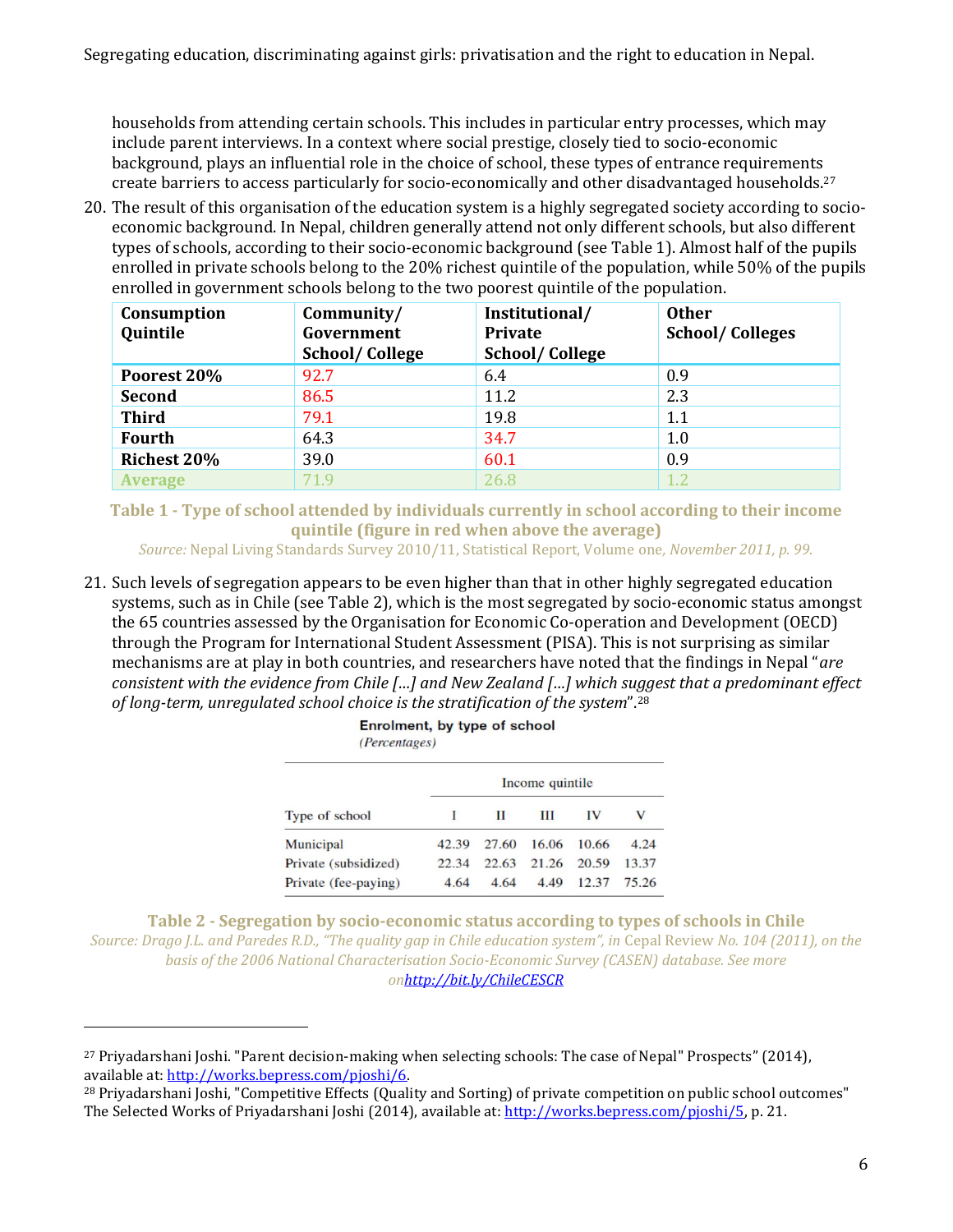22. Moreover, the fees and cost of education can vary widely from one school to another, partly reflecting different levels of quality between schools. Adding to that, while public education is supposed to be free, "*public schools typically charge parents an annual fee to supplement inadequate government funding* "and "*better functioning public schools also charge a quality premium*".<sup>29</sup> Therefore, the Nepali education creates not only segregation between socio-economic groups, but also segregation within those socioeconomic groups that can afford to send their children to fee-paying schools. According to parents, fees in private schools vary widely, from Rs 2,500 to Rs 4,500 per month for average schools, with highprofile schools charging Rs 7,000 to Rs 20,000 per month.30

### **VI. Effects of segregation on the realisation of human rights**

- 23. In Nepal, instead of being positively supported, the most disadvantaged and vulnerable pupils, including girls and marginalised ethnic groups, are segregated together in different schools from the most advantaged pupils. High level of segregation is itself a human rights violation,31 but it also has secondary impacts which are contrary to human rights standards in several regards. DISCRIMINATES AGAINST PARENTS FROM MARGINALISED SOCIO-ECONOMIC GROUPS WITH REGARDS TO EDUCATIONAL OPPORTUNITIES
- 24. Segregation reinforces inequalities and is a source of discrimination, as children with less social capital are segregated together, which further negatively affects their chances to fulfil their aspirations.32 In Nepal, irrespective of the inherent quality of different schools, "*the existence of a de facto multi-tiered*  education *system […] means it is not sufficient to be educated – students have to be educated in the right place*."<sup>33</sup> Parents try to find their way out of their position in a highly stratified society by making important financial sacrifices, $34$  often by purchasing what is perceived as the "the right place" – i.e. private schools - of education. Yet, to the disillusion of many, sending a child to a private school is not enough.

*Despite this investment, students' aspirations are, in the main, not met. Budget private schools, with poor facilities, unqualified and underpaid teachers, are unlikely to provide education which will open the livelihood choices that the marketing efforts of their Principals suggest. The dream of being a doctor or engineer can only be realized by a select few.35*

- 25. On the other hand, those parents who can afford high-quality, expensive, private schooling, are able to buy their children, amongst other things, good English proficiency, which is considered "*simultaneously the key to a better future, an index of social capital, and part of the purchase price for a ticket out of Nepal*".<sup>36</sup>
- 26. This situation is exemplified, for instance, by the respective share spent on survival represented by food – and improving one's future – which education is a proxy for (see Table 3). The system is such in

 $\overline{a}$ 

<sup>29</sup> Priyadarshani Joshi. "Parent decision-making when selecting schools: The case of Nepal" *op. cit.*, p. 11. <sup>30</sup>Nirjana Sharma, "Sway of private schools hard to break", *Republica*, 23 March 2013, available on https://nirjanasharma.wordpress.com/tag/education-in-nepal/. 31 See above para. 11.

<sup>32</sup> See in particular article 29 of the Convention on the Rights of the Child. 33 Martha Caddell, "Private Schools and Political Conflict in Nepal" *in* Prachi Srivastava and Geoffrey Walford, (eds.), *Private Schooling in Less Economically Developed Countries: Asian and African*

*Perspectives* (Oxford Studies in Comparative Education. Didcot, UK: Symposium, 2007), pp. 187–207.

<sup>34</sup> See e.g. Mallika Aryal, "Nepal Scores Low on Quality Education", Inter Press Service, 9 July 2013, available on http://www.ipsnews.net/2013/07/nepal-scores-low-on-quality-education/. 35 Martha Caddell, *op. cit*..

<sup>36</sup> M. Liechty, *Suitably Modern: Making Middle Class Culture in a New Consumer Society*, 2003, (Princeton, N.J., Princeton University Press), p. 213.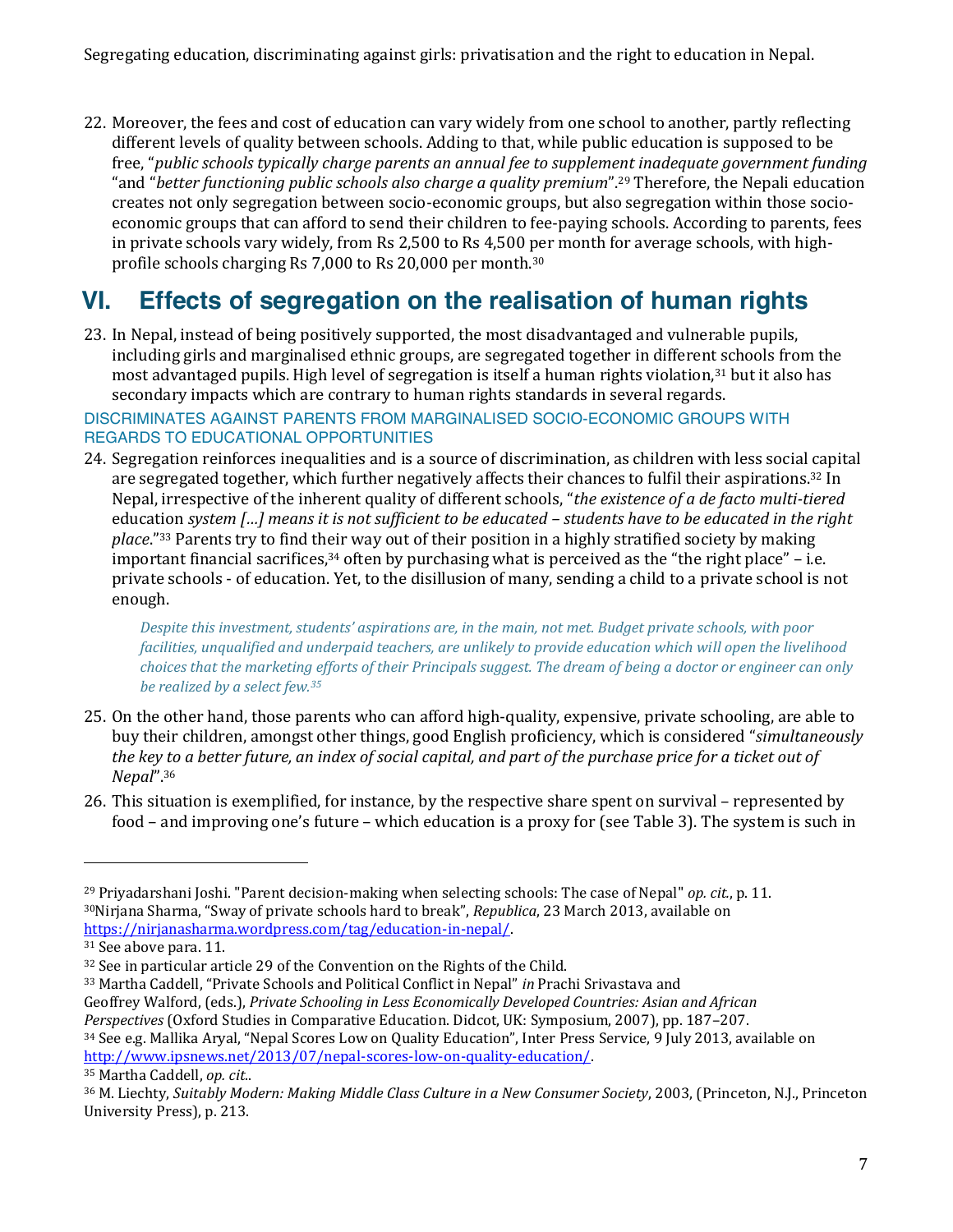Nepal that the poorest households have to spend more than 70% of their income on survival – food –, and only 3% on improving their situation – though education -, whereas they need it the most, while the richest 20% of the population is able to spend less than 50% of their income on food, and more than 7% on ensuring their children receive an opportunity at a good life.

| <b>Consumption Quintile</b> | Share of income spent on<br>food | Share of income spent on<br>education |
|-----------------------------|----------------------------------|---------------------------------------|
| <b>Poorest</b>              | 71.6                             | 3.4                                   |
| <b>Second</b>               | 70.2                             | 3.9                                   |
| <b>Third</b>                | 66.6                             | 4.6                                   |
| Fourth                      | 61.3                             | 5.7                                   |
| <b>Richest</b>              | 45.8                             | 7.6                                   |

#### **Table 3 - Share of the distribution of household income on food and education** *Source:* Nepal Living Standards Survey 2010/11, Statistical Report, Volume one*, November 2011, p. 36.*

#### DISCRIMINATES ON THE GROUNDS OF GENDER AND RACE

- 27. Segregation is also a cause for **discrimination on the basis of work and descent (caste)**. 41% of children enrolled in private schools are Brahmin / Chhetri, the most advantaged ethnic group.37
- 28. Additionally, the Nepali educational system is also **discriminatory against girls**. At the primary and secondary levels, private schools have 57% boys, against 43% girls, whereas public schools have 52% of girls and 48% of boys,38 and it seems to be worsening.39 This is largely due to the fact that because of private schools cost, many families can only send one or some of their children to a private school, and tend to prefer sending their son(s) than their daughter(s), thereby giving more importance to and investing more in the boy than the girl's education.<sup>40</sup> For instance, the case of this parent that chose a private school for their daughter:

*My daughter said, "Put me in a boarding school". I had to explain to her, "What can we do, daughter, this is the difficulty we face. If we had the money we would put you in a boarding school". When we explained all this to her, she said ok. She understood.41*

#### AFFECTS THE POSSIBILITY OF FREE QUALITY EDUCATION

29. It weakens the public sector, and thus the possibility for a quality, free, option to develop. As the most advantaged parents gravitate to private schools, "*public school officials have to work with an increasing concentration of highly disadvantaged and vulnerable populations that are not able to dedicate as much effort to schooling*."42As public schools have to educate the most disadvantaged children, they also

 $\overline{\phantom{0}}$ 

<sup>37</sup> Subedi, Govinda, Shrestha, Mandan Gopal, Suvedi, Mukti, *ibid*., p. 132.

<sup>38</sup> Ministry of Education, "Nepal Education in figures 2014 At-a-glance", 2014, p. 7. See also study on a few schools: Pramod Bhatta, "Public Desire for Private Schooling in Nepal" in Ian Macpherson, Susan Robertson and Geoffrey Walford (eds), *Education, Privatisation and Social Justice: Case studies from Africa, South Asia and South East Asia* (Symposium Books, Oxford, 2014) 113, p. 127.

<sup>39</sup> See the *Kantipur Daily* of 16 March 2015 which reports that the number of girls in private schools decreased this year by 3% as compared to last year.

<sup>40</sup> E.g. Priyadarshani Joshi. "Parent decision-making when selecting schools: The case of Nepal" *op. cit.;* Subedi, Govinda, Shrestha, Mandan Gopal, Suvedi, Mukti, *op. cit.*., p. 132.

<sup>41</sup> Priyadarshani Joshi. "Parent decision-making when selecting schools: The case of Nepal", *op. cit.,* p. 16.

<sup>42</sup> Priyadarshani Joshi. 2014. "Competitive Effects (Quality and Sorting) of private competition on public school outcomes", *op. cit.*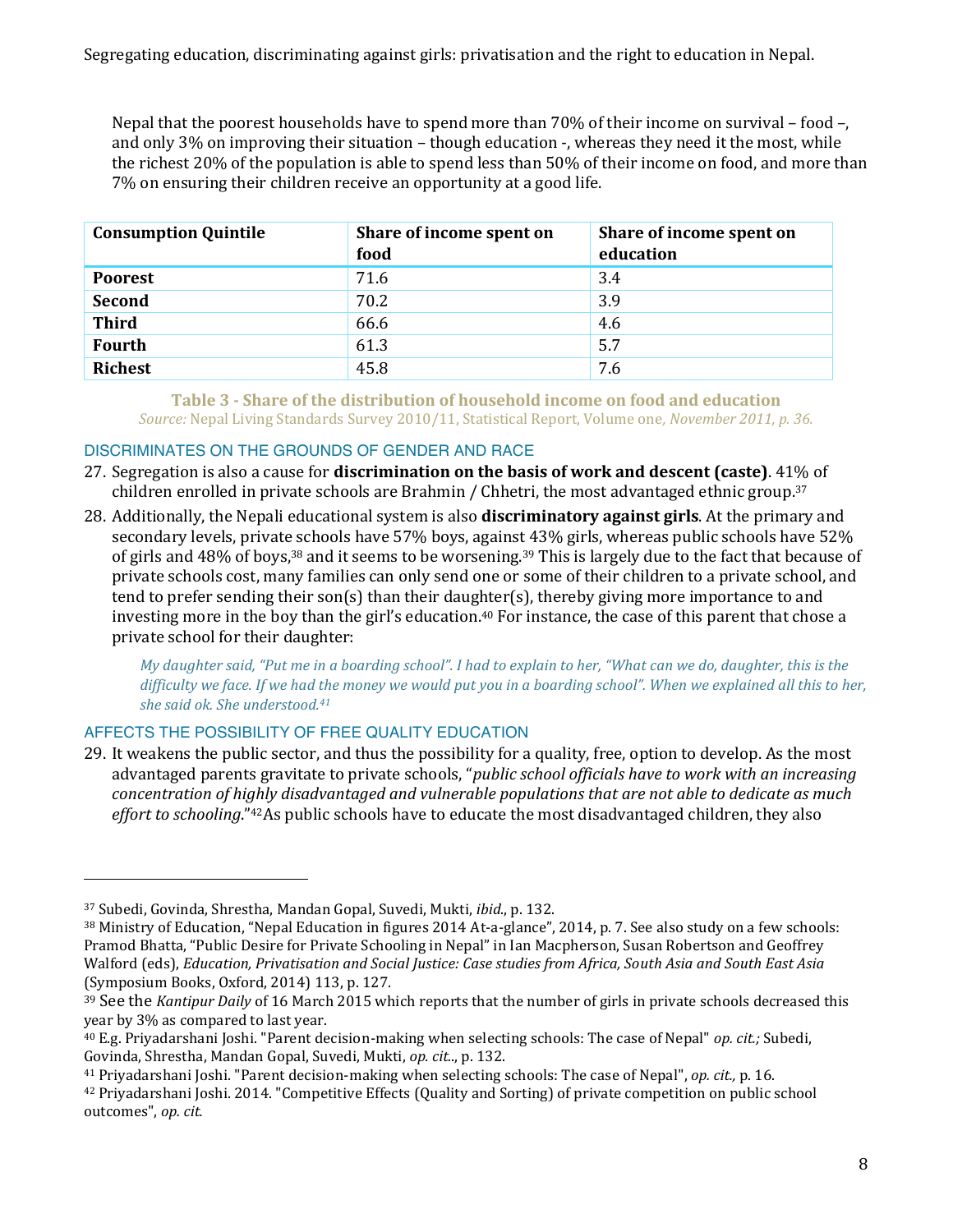become "*stigmatised*".<sup>43</sup> Over time, many private school parents believe public schools' lack of user fees automatically in itself devalue them in comparison to private schools. <sup>44</sup> As a parent explained:

*We feel embarrassed to send them to the government school… let's say things as they are… people who are of lower status than us—even poor people—are going hungry and sending their children to private schooling.45*

30. It is important to note that public schools in Nepal face "*a serious perception problem that is not entirely based on the academic merits or efforts of individual schools*".<sup>46</sup> The relative quality of public and private schools is a complex debate, that needs nuance, as there both good and bad private and public schools. The effect of segregation, however, is to create a dynamic that goes beyond an assessment based on relative merit. It does not take into account, for instance, that the share of fully trained teachers is considerably lower in the private (75%) than in the public sector  $(84\%)$ ,<sup>47</sup> while on the other hand, results at national exams only give a very imperfect proxy for quality: "*private schools deserve no praise even if 50 percent of their students get first divisions; they have taught their students to do no more than remember*". <sup>48</sup> In a highly segregated education system such as in Nepal, social prestige or the socioeconomic composition of children attending a school become more important criteria of choice than academic achievements.49

#### LOWERS THE QUALITY OF THE OVERALL EDUCATION SYSTEM

31. Segregation lowers the general quality of education. On one hand, it affects privileged children, who miss on an important part of a quality education. As the Kothari Education Commission in India put it, such segregation

*is bad not only for the children of the poor but also for the children of the rich and the privileged groups […] By segregating their children, such privileged parents prevent them from sharing the life and experiences of the children of the poor and coming into contact with the realities of life […] [and also] render the education of their own children anaemic and incomplete. 50*

32. On the other hand, as shown by the OECD, segregation also has negative impact on the overall quality of an education system. The highest performing education systems across OECD countries are those that combine quality with equity.51

#### WEAKENS SOCIAL COHESION

33. High social segregation risks creating and entrenching prejudices, stereotypes, and defiance between different groups in society. For instance, in a household survey, 59% of parents believed that the dual schooling system in Nepal was not conducive to the social cohesion of the country.<sup>52</sup> As summed by a commentator:

*The present system therefore produces two classes of citizen who are schooled and prepared very differently and who would perhaps never meet in their youth anywhere except, after their graduation, in the work place. The* 

l

<sup>51</sup> OECD, *Equity and Quality in Education: Supporting Disadvantaged Students and Schools*, OECD Publishing (2012).

<sup>43</sup> Using the expression from Priyadarshani Joshi. "Parent decision-making when selecting schools: The case of Nepal" *op. cit*., p. 18.

<sup>44</sup> *Ibid*.

<sup>45</sup> *Ibid*.

<sup>46</sup> *Ibid*., p. 20.

<sup>47</sup> Ministry of Education, "Nepal Education in figures 2014 At-a-glance", 2014, p. 10.

<sup>48</sup> Sakar Pudasaini & Dipeshwor Man Shrestha, "Assaying the Iron Gate", *eKantipur.com*, 27 March 2015, available on

<sup>&</sup>lt;sup>49</sup> See e.g. Subedi, Govinda, Shrestha, Mandan Gopal, Suvedi, Mukti, *op. cit.*., p. 126; Martha Caddell, op. cit.

<sup>50</sup> India Education Commission, "Education and national development: Report of the education commission, 1964-66 – Volume I", India ministry of education, National Council of Educational Research and Training (1966), para. 1.37.

<sup>52</sup> Subedi, Govinda, Shrestha, Mandan Gopal, Suvedi, Mukti, *op. cit.*., p. 129.